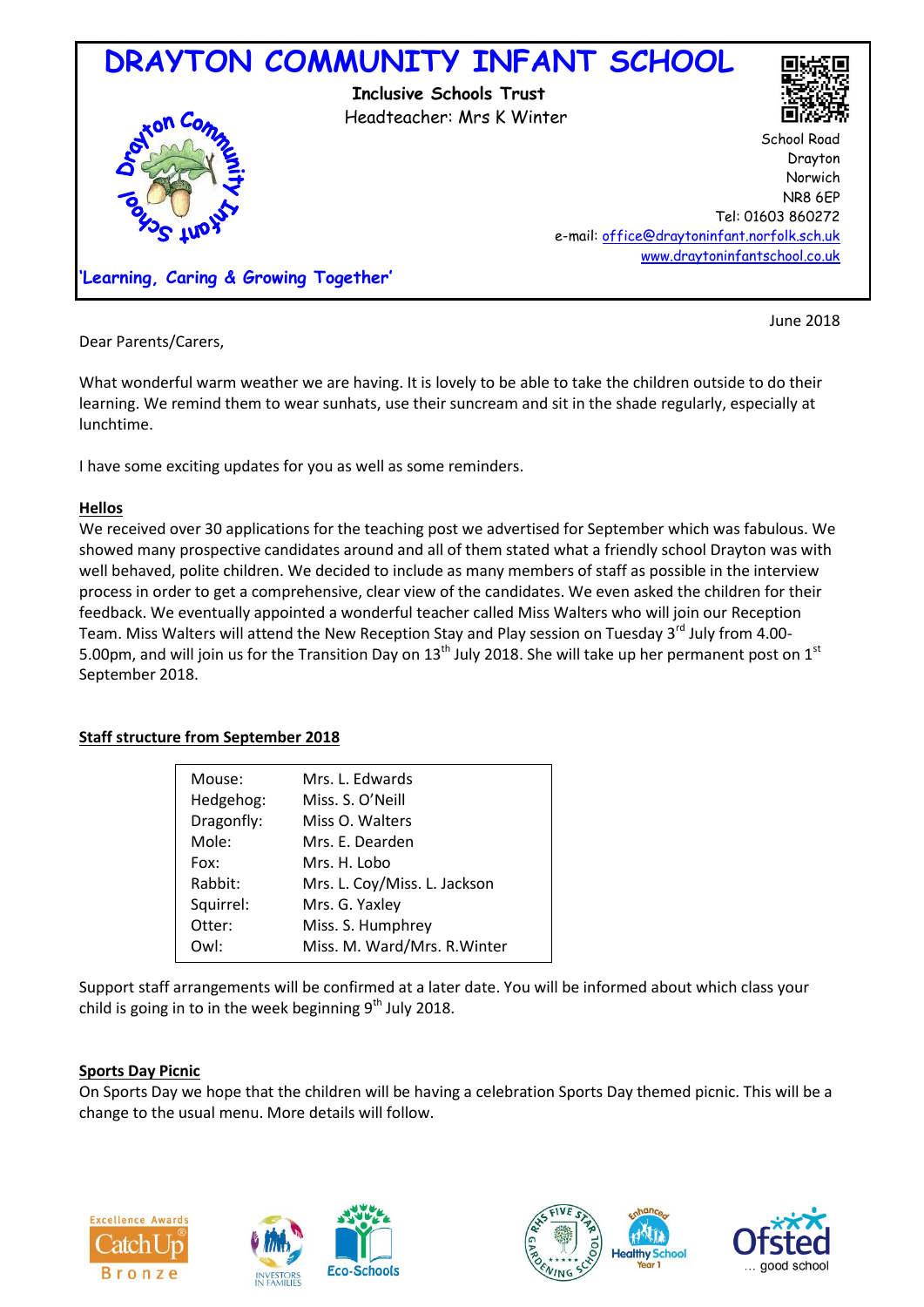### **Trust**

It is hard to believe that we have been part of Inclusive Schools Trust for nearly 8 months. The Trust have continued to provide support and expertise when we have requested it which has been pivotal to the rapid improvement that the school continues to make.

#### **FRIENDS**

The FRIENDS committee continue to support the school through vital fundraising opportunities. We are looking forward to the School Fair, which will be lots of fun. I would like to take the opportunity to thank them for all of their hard work in advance of the Fair, and for the whole of the academic year.

#### **What makes Drayton unique?**

We constantly work hard to ensure that we meet the needs of every child in our school community. We do this in a variety of ways, from offering after school clubs to encouraging the children to make their own decisions about their behaviour.

From September, we would like to see the children take more responsibility for the decision making in school including; decisions about behaviour, budget and school improvement. It is important to us that we hear every child's ideas and opinions about their school and how they feel we can improve together as a school community. Our school community also includes you and therefore we would like to ask you to make any comments or suggestions about how well we meet your child's needs or how we could improve our provision for your child.

#### **Holidays**

May I take this opportunity to remind you that any holiday taken during term time will not be authorised, except in exceptional circumstances.

#### **Dates for your diary**

| Tuesday, 3 <sup>rd</sup> July    | New Reception-Meet New Teacher 4-5pm                                   |
|----------------------------------|------------------------------------------------------------------------|
| Wednesday, 4 <sup>th</sup> July  | Friends Non-Uniform Day - Please donate a bottle for Tombola Stall     |
| Friday, 6 <sup>th</sup> July     | School reports out to parents/carers                                   |
|                                  | Friends Summer Fair 5-8pm                                              |
| Tuesday, 10 <sup>th</sup> July   | Uniform sale (old stock & second hand) in hall 3-4pm                   |
| Wednesday, 11 <sup>th</sup> July | Sports Day - 9am: Y1&2, 1.15pm: Reception                              |
| Friday, 13 <sup>th</sup> July    | <b>Transition Day</b>                                                  |
| Tuesday, 24 <sup>th</sup> July   | School closes at 3pm for Summer Holiday (After School Club will run as |
|                                  | usual), re-opens on Thursday 6 <sup>th</sup> September 2018            |

Kind regards

Karen Winter **Headteacher**